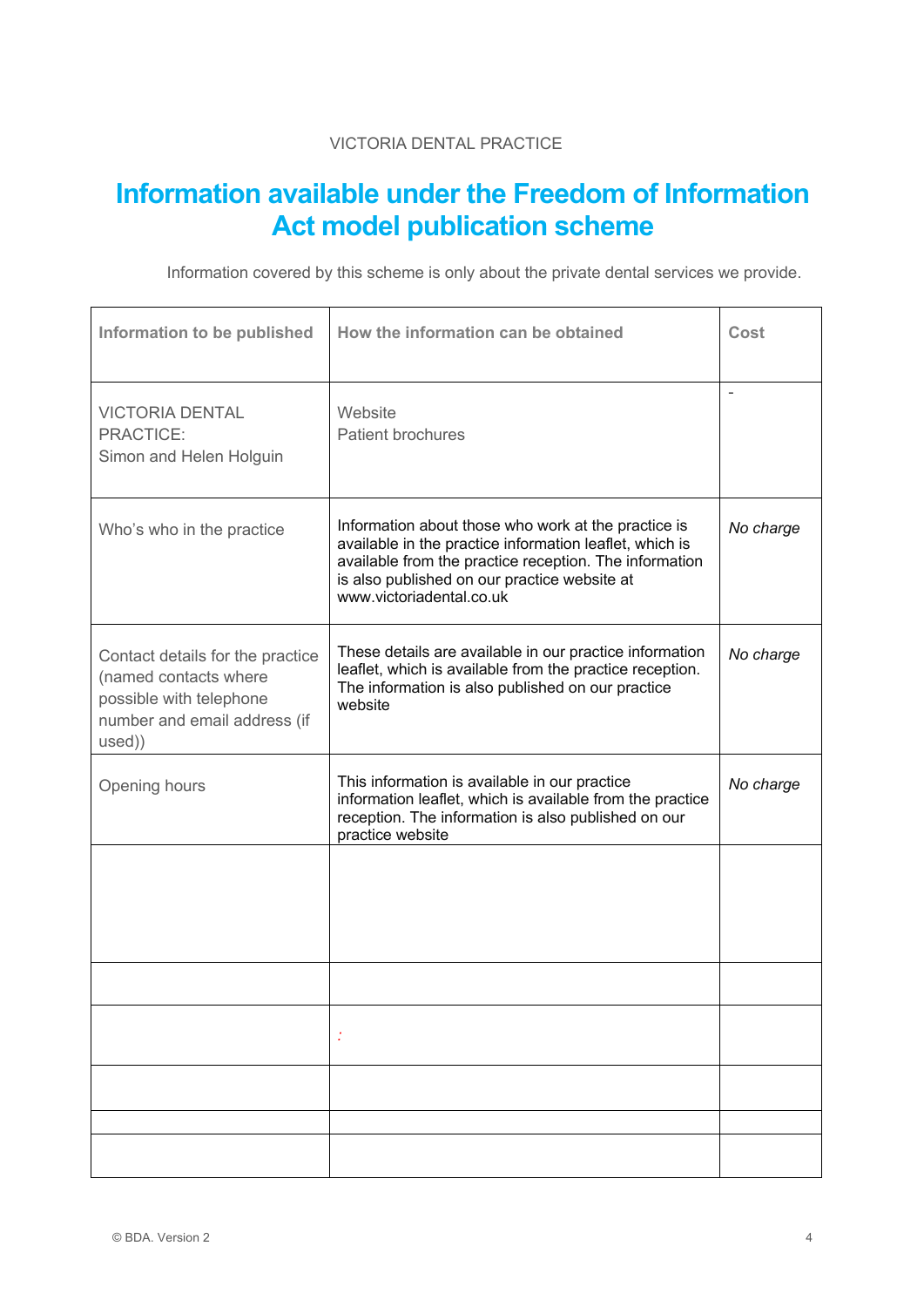| Practice inspection. Inspection<br>reports by regulators [for<br><b>England: the Care Quality</b><br>Commission (CQC | The date and conclusions of our last practice<br>inspection are available from practice owner                                                                                                                                                                                                                                                                                            | Reasonable<br>copying<br>costs will be<br>charged |
|----------------------------------------------------------------------------------------------------------------------|------------------------------------------------------------------------------------------------------------------------------------------------------------------------------------------------------------------------------------------------------------------------------------------------------------------------------------------------------------------------------------------|---------------------------------------------------|
|                                                                                                                      |                                                                                                                                                                                                                                                                                                                                                                                          |                                                   |
| How we make decisions                                                                                                | As a small business, we do not normally maintain<br>formal records of management decisions. However,<br>any changes in the provision of dental services are<br>incorporated into the practice information leaflet. Our<br>current practice information leaflet is available from<br>the practice reception. We may also notify patients via<br>notices in our reception area, or emails. | No charge                                         |
| Our policies and<br>procedures                                                                                       | Available on our website, and in the patient<br>information booklet on reception.                                                                                                                                                                                                                                                                                                        |                                                   |
| (Current written protocols,<br>policies and procedures for<br>delivering our services and<br>responsibilities)       |                                                                                                                                                                                                                                                                                                                                                                                          |                                                   |
| Policies and procedures about<br>customer service                                                                    | Information about our customer service is included in<br>our patient information leaflet, which is available from<br>the practice reception                                                                                                                                                                                                                                              | No charge                                         |
| Policies and procedures about<br>employment of staff                                                                 | Copies of the practice disciplinary policy and<br>grievance policy are available from the practice<br>reception.                                                                                                                                                                                                                                                                         | No charge                                         |
| Equality and diversity policy                                                                                        | A copy of the practice policy on equality and diversity<br>is available from the practice reception                                                                                                                                                                                                                                                                                      | No charge                                         |
| Health and safety policy                                                                                             | A copy of the practice health and safety policy is<br>available from the practice reception                                                                                                                                                                                                                                                                                              | No charge                                         |
| Infection control policy                                                                                             | A copy of the practice infection control policy is<br>available from the practice reception.                                                                                                                                                                                                                                                                                             | No charge                                         |
| Radiation protection checklist                                                                                       | A copy of the practice radiation protection checklist is<br>available from the practice reception.                                                                                                                                                                                                                                                                                       | No charge                                         |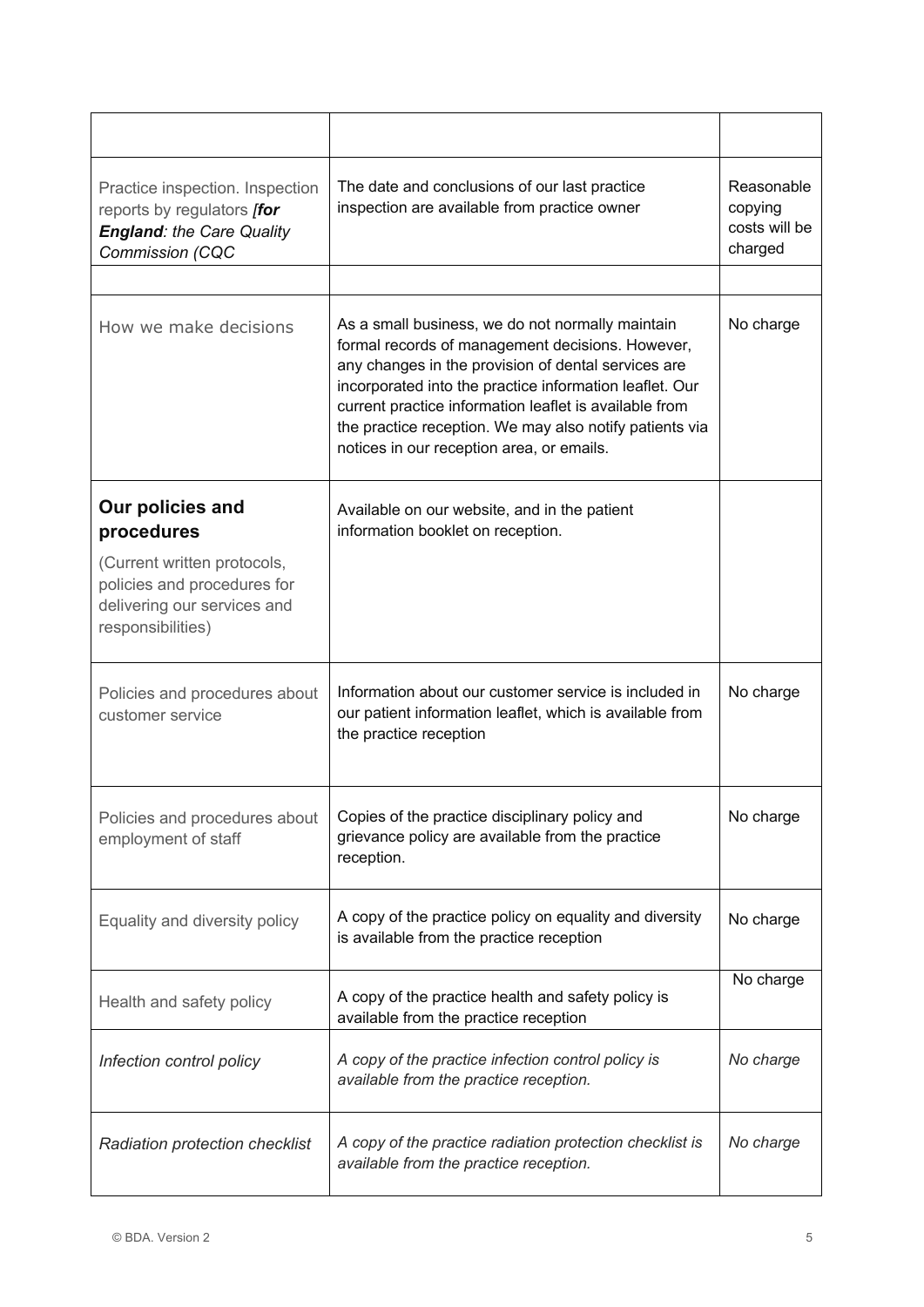| Complaints procedures<br>(including those covering<br>requests for information and<br>operating the publication<br>scheme)                                      | A copy of the practice complaints procedure is<br>available from the practice reception. Information<br>about how to make a complaint is also published on<br>the practice website | No charge |
|-----------------------------------------------------------------------------------------------------------------------------------------------------------------|------------------------------------------------------------------------------------------------------------------------------------------------------------------------------------|-----------|
| Records management policies<br>(records retention, destruction<br>and archive)                                                                                  | A copy of the practice records management policy is<br>available from the practice reception.                                                                                      | No charge |
| Confidentiality and data<br>protection policies                                                                                                                 | Copies of the practice confidentiality policy and data<br>protection code of practice are available from the<br>practice reception.                                                | No charge |
| Policies and procedures for<br>handling requests for<br>information                                                                                             | A copy of the practice procedure for handing requests<br>for information is available from the practice reception.                                                                 | No charge |
| Practice information leaflet                                                                                                                                    | Our practice information leaflet can be obtained from<br>the practice reception. The information is also<br>published on our practice website]                                     | No charge |
| Class $6$ – Lists and<br>Registers                                                                                                                              | Non held                                                                                                                                                                           |           |
| Any publicly available register<br>or list (if any are held this<br>should be publicised; in most<br>circumstances existing access<br>provisions will suffice). | This information is not held                                                                                                                                                       |           |
| Class 7 – The services we<br>offer<br>(Information about the<br>services we offer, including<br>leaflets, guidance and                                          |                                                                                                                                                                                    |           |
| newsletters produced for the<br>public)<br>Current information only                                                                                             |                                                                                                                                                                                    |           |
|                                                                                                                                                                 |                                                                                                                                                                                    | No charge |